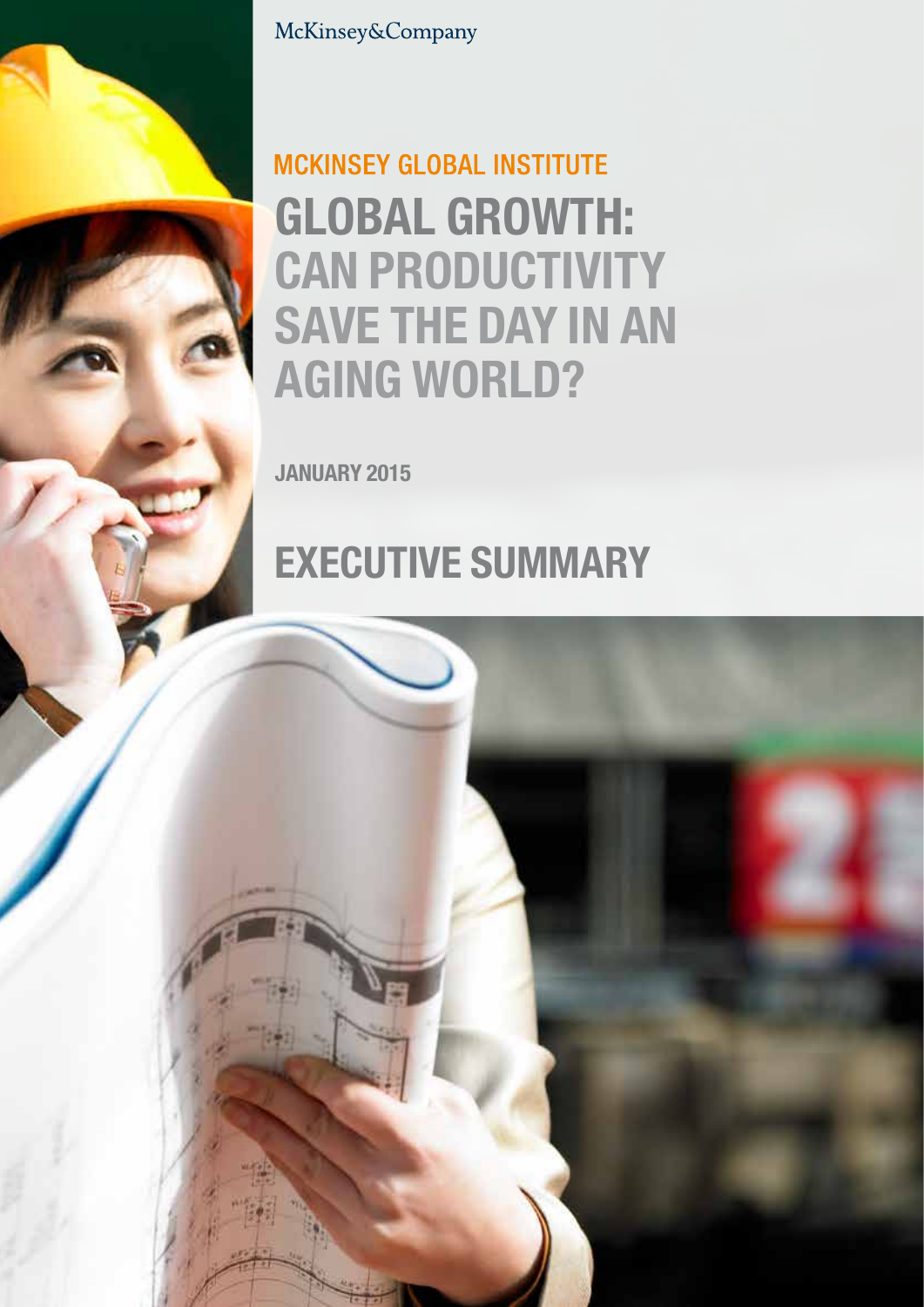### **MCKINSEY GLOBAL INSTITUTE**

The McKinsey Global Institute (MGI), the business and economics research arm of McKinsey & Company, was established in 1990 to develop a deeper understanding of the evolving global economy. Our goal is to provide leaders in the commercial, public, and social sectors with the facts and insights on which to base management and policy decisions.

MGI research combines the disciplines of economics and management, employing the analytical tools of economics with the insights of business leaders. Our "micro-to-macro" methodology examines microeconomic industry trends to better understand the broad macroeconomic forces affecting business strategy and public policy. MGI's in-depth reports have covered more than 20 countries and 30 industries. Current research focuses on six themes: productivity and growth, natural resources, labor markets, the evolution of global financial markets, the economic impact of technology and innovation, and urbanization. Recent reports have assessed global flows; the economies of Brazil, Mexico, and Nigeria; China's digital transformation; India's path from poverty to empowerment; affordable housing; and the economics of tackling obesity.

MGI is led by three McKinsey & Company directors: Richard Dobbs, James Manyika, and Jonathan Woetzel. Michael Chui, Susan Lund, and Jaana Remes serve as MGI partners. Project teams are led by the MGI partners and a group of senior fellows, and include consultants from McKinsey & Company's offices around the world. These teams draw on McKinsey & Company's global network of partners and industry and management experts. In addition, leading economists, including Nobel laureates, act as research advisers.

The partners of McKinsey & Company fund MGI's research; it is not commissioned by any business, government, or other institution. For further information about MGI and to download reports, please visit [www.mckinsey.com/mgi.](www.mckinsey.com/mgi)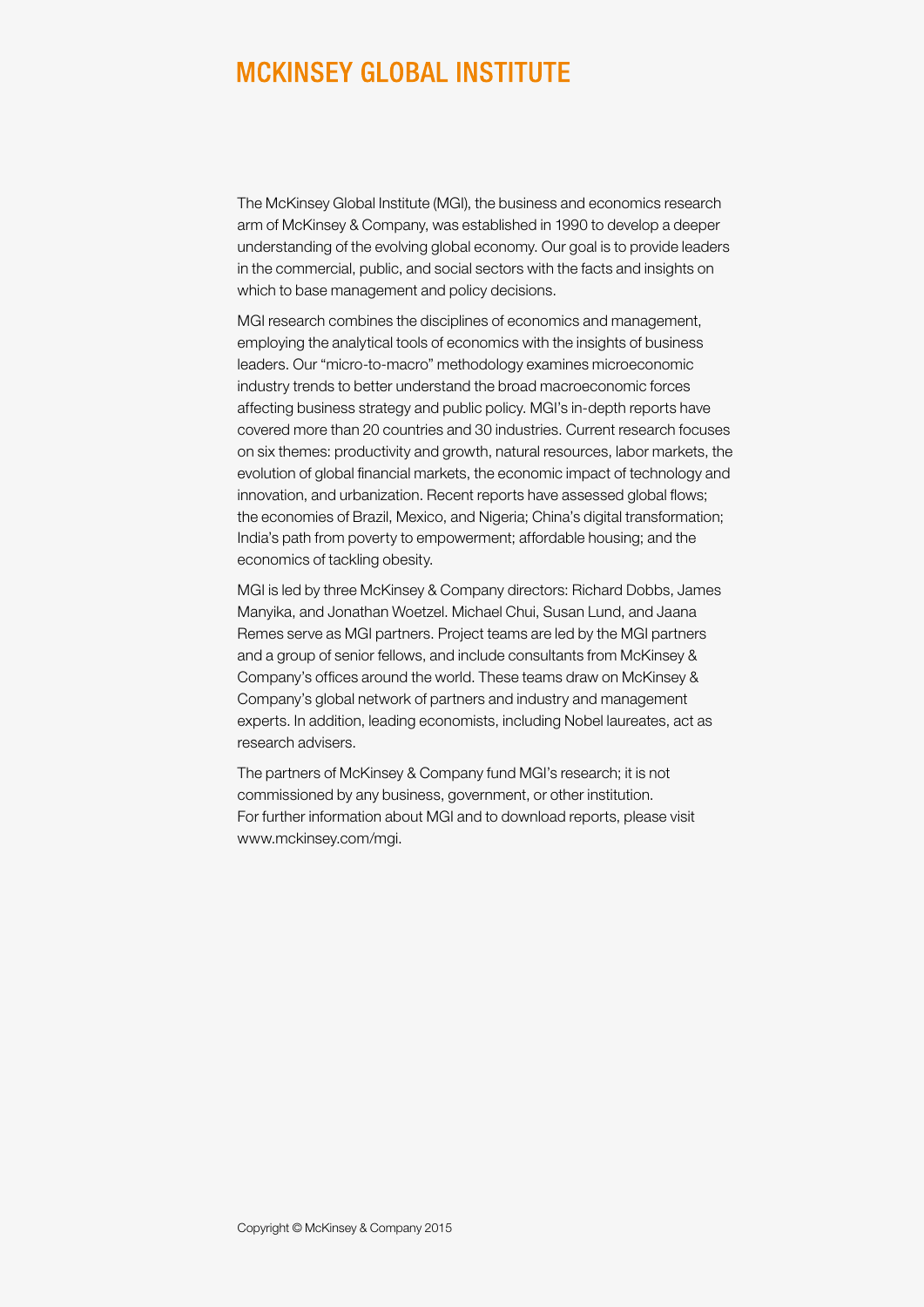# Global growth: **CAN PRODUCTIVITY** SAVE THE DAY IN AN **AGING WORLD?**

### January 2015



James Manyika | San Francisco Jonathan Woetzel | Shanghai Richard Dobbs | London Jaana Remes | San Francisco Eric Labaye | Paris Andrew Jordan | New York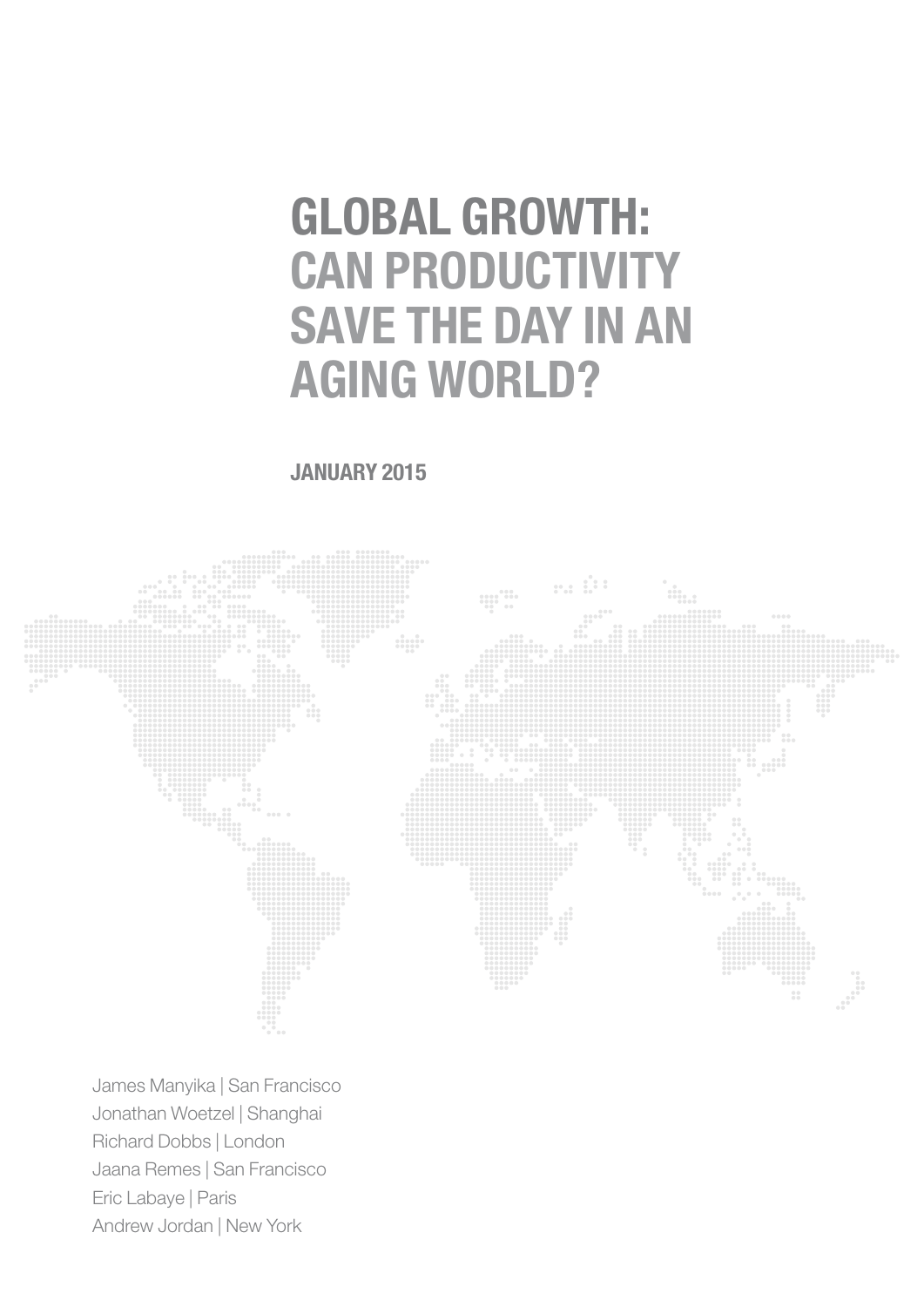## **IN RRIFF** Global growth: Can productivity save the day in an aging world?

What are the prospects for growth in the decades ahead? What will it take to get global growth going? These are contentious questions that MGI has attempted to answer in a new report focused on the G19 (the G20 minus the European Union) and Nigeria, which generate 80 percent of global GDP. The main findings include:

- **GDP** growth was exceptionally brisk over the past 50 years, fueled by rapid growth in the number of workers and in their productivity. Now the first of these is weakening, and even reversing in some countries. Employment growth of 1.7 percent between 1964 and 2014 is set to drop to just 0.3 percent a year. Peak employment is likely to occur within 50 years.
- The onus is therefore on productivity to drive long-term GDP growth. Even if productivity were to grow at the (rapid) 1.8 percent annual rate of the past 50 years, the rate of GDP growth would decline by 40 percent over the next 50—slower than in the past five years of recovery from recession. The global economy expanded sixfold in the 50 years after 1964 but would grow only threefold between 2014 and 2064, making it more difficult to meet social and debt obligations. To compensate fully for slower employment growth, productivity growth would need to be 80 percent faster, at 3.3 percent a year.
- The declining prime-working-age population share implies a 19 percent decrease in per capita income growth over the next 50 years. The waning of demographic tailwinds is expected to affect both developed and emerging economies. In Australia, Canada, Saudi Arabia, Brazil, and Mexico, per capita GDP could fall by more than 30 percent at historical productivity-growth rates. Globally, the standard of living would rise 2.3 times in the next 50 years from 2.8 times over the previous 50. To sustain past per capita income growth, historical productivity growth would need to accelerate by 22 percent.
- Five sector case studies—agriculture, food processing, automotive, retail, and health care—suggest that annual productivity growth to 2025 in the G19 and Nigeria could be as high as 4 percent, more than needed to counteract demographic trends. About threequarters of the potential comes from the broader adoption of existing best practices— "catch-up" productivity improvements. The remaining one-quarter—counting only what we can foresee—comes from technological, operational, and business innovations that go beyond today's best practices and "push the frontier" of the world's GDP potential.
- Ten enablers could lift global GDP growth closer to its potential—although this will be extremely challenging—by creating transparency and competition, incentivizing innovation, mobilizing labor, and further integrating the world economy.
- We need a new, frank conversation about the tough trade-offs that will be required. We need more attention on resource productivity to avoid rapid growth imposing undue damage on the environment, and on how the fruits of growth are distributed not just between nations but within them. Finally, we need to improve how we measure growth.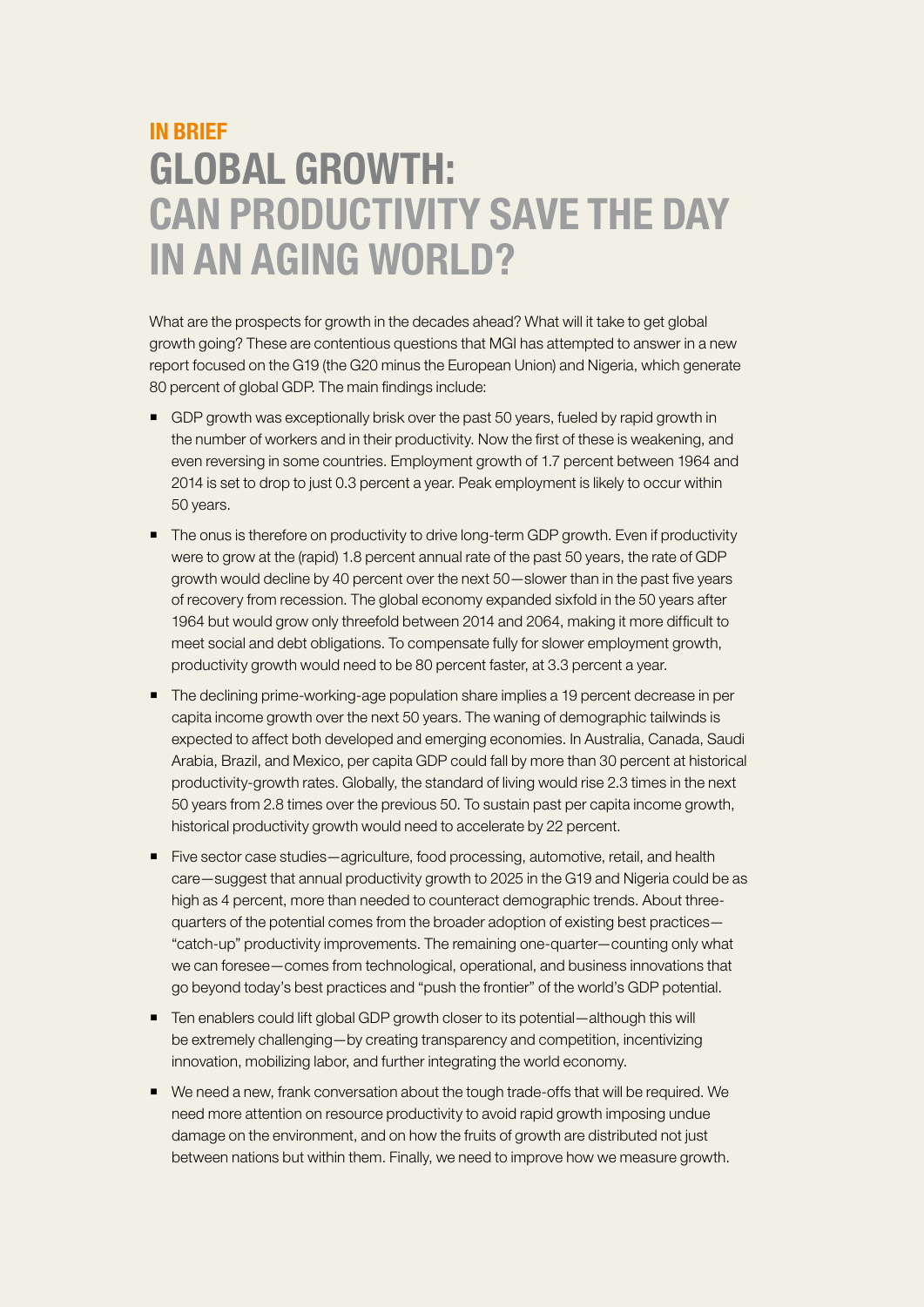### The global growth challenge of the next 50 years

#### In the past 50 years, GDP growth has been achieved equally by increasing productivity and labor, but this is changing



Even if productivity growth continues. labor expansion will slow sharply, cutting GDP growth

## Five sector case studies find more than enough productivity-acceleration scope to counter slower labor growth



#### Achieving this acceleration will require an enabling environment Remove barriers to competition in service sectors Craft regulatory Focus on public environment, incentivizing and regulated ш productivity and innovation sector efficiency Harness the power of Invest in physical new actors through and digital digital platforms and **MGI has identified** infrastructure open data **10 kev** enablers Boost labor-force Foster R&D of growth participation among demand and women, young people, investment and older people Exploit data to identify Open up economies transformational to cross-border improvement opportunities economic flows Improve education and skill matching, and labor-market flexibility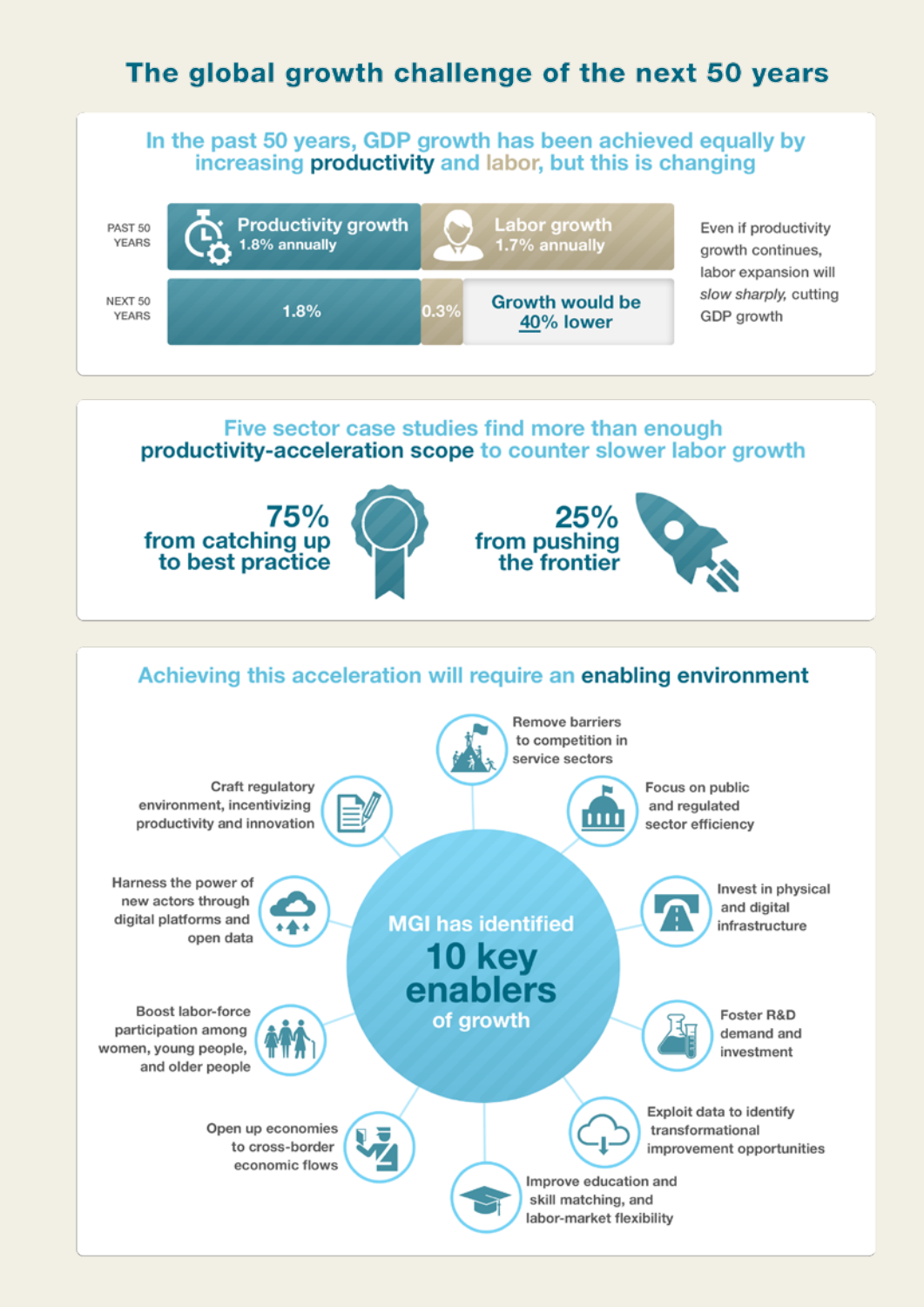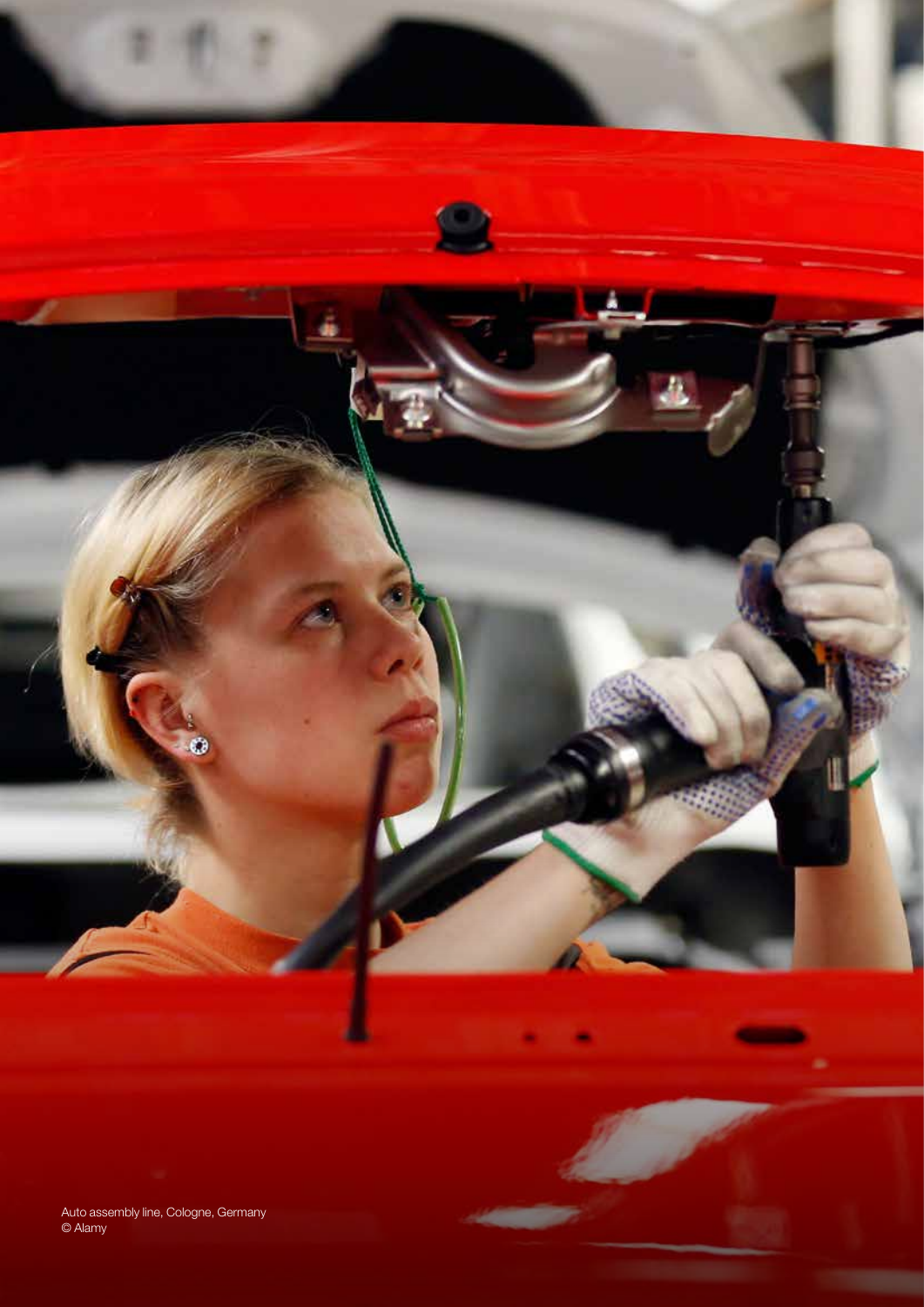## Executive summary

Over the past 50 years, the global economy expanded sixfold as the world's population and per capita income each grew at unprecedented speed. The global population more than doubled while average per capita income almost tripled to about \$13,000 at 2012 purchasing power parity (Exhibit E1). However, there are significant doubts that this growth bonanza will continue in the long term given that the demographic tailwinds of the past half century are now waning.

#### **Exhibit E1**

**6x** expansion in global GDP 1964–2014

3x over next 50 years

#### **Countries' population and per capita GDP have each grown strongly over the past 50 years**<sup>1</sup>

#### **Per capita GDP**

\$ thousand, 2012 purchasing power parity



1 Based on data for 99 countries, 1964–2014.

SOURCE: The Conference Board Total Economy Database; McKinsey Global Institute analysis

Views on the outlook for long-term growth diverge. Many people question whether growth is measured well (see Box E1, "GDP: Strengths and weaknesses"). Some even question whether growth should be a primary aspiration. However, the McKinsey Global Institute (MGI), the business and economics research arm of McKinsey & Company, has undertaken a major research effort on economic growth because we believe it matters. We do not see growth as an end in itself but as a critical enabler for meeting a much broader set of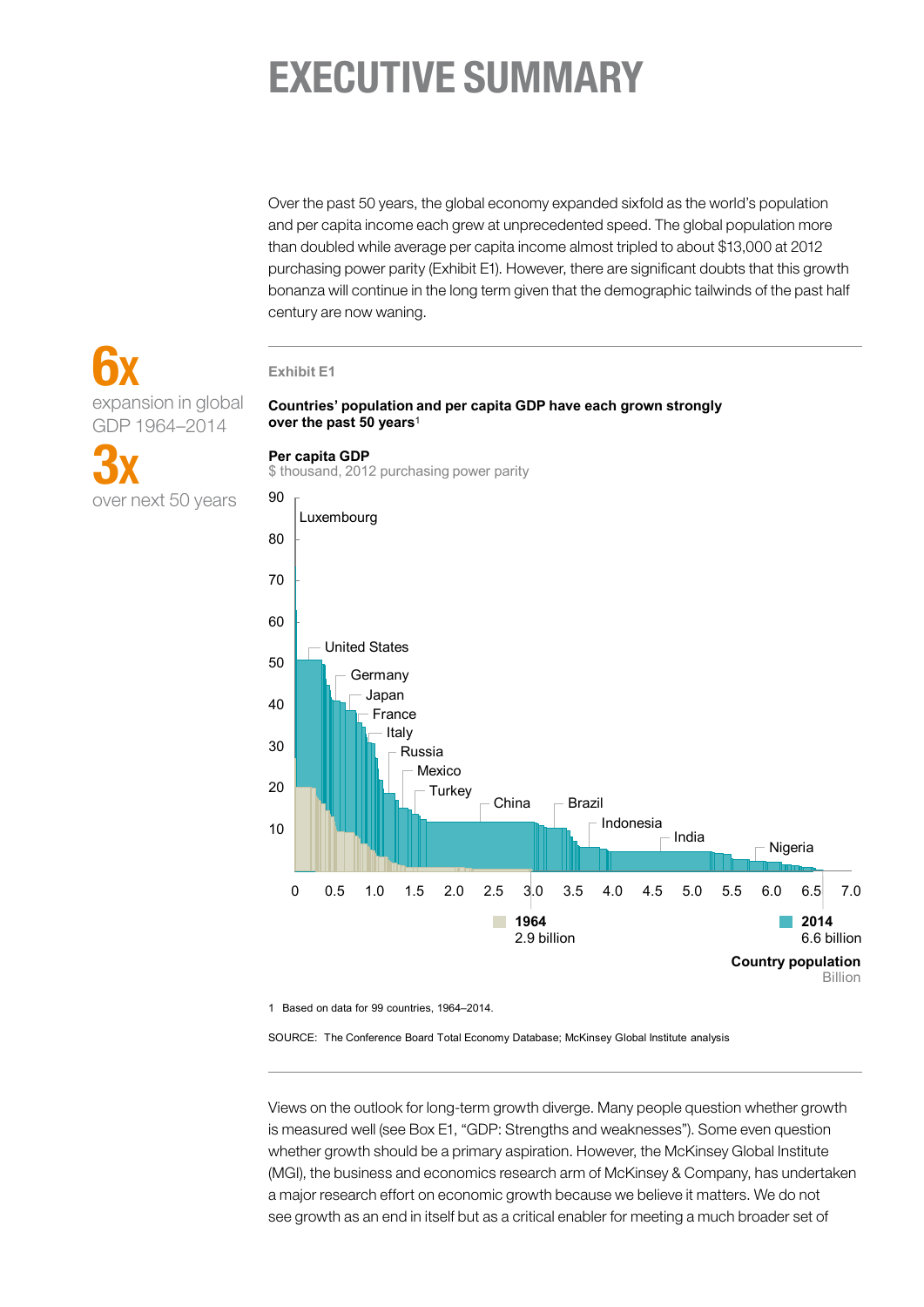#### Box E1. GDP: Strengths and weaknesses

We use changes in gross domestic product (GDP) as the metric for economic growth. Given the 50-year historical horizon of our analysis, there are no measures for assessing the overall economic evolution of a large number of countries other than GDP, the most widely available and commonly used metric.<sup>1</sup> We anchor our analyses on changes in aggregate GDP and look at changes in per capita GDP as a component of the total. Per capita GDP growth indicates improvements in material living standards and is itself a key economic indicator. The size of the overall economy matters, too. For companies, the market opportunities for their products and services reflect the number of consumers in each market as well as their average incomes. To assess environmental sustainability nationally and globally, incorporating the impact of the overall

population is critical. More broadly, demographic trends can dramatically shape the economic, social, and political challenges and opportunities facing governments (for example, the capacity to meet social and debt obligations).

We fully acknowledge the many measurement challenges and conceptual shortcomings associated with GDP and welcome the many initiatives under way to refine and broaden the measurement of growth.2

<sup>2</sup> For an overview of the evolution of GDP as a measure of economic performance and the challenges in its measurement and use, see Diane Coyle, *GDP: A brief but affectionate history*, Princeton University Press, 2014. For further discussion, see Human Development Reports published by the United Nations Development Programme since 1990 at www.hdr.undp.org/en; Millennium Development Goals reports and Beyond 2015 reports at www.un.org/millenniumgoals/reports.shtml; and the OECD's Better Life Index at www.oecdbetterlifeindex.org/. Also see Joseph Stiglitz, Amartya Sen, and Jean-Paul Fitoussi, *Report by the Commission on the Measurement of Economic Performance and Social Progress*, 2009; Yusuf J. Ahmad, Salah El Serafy, and Ernst Lutz, eds., *Environmental accounting for sustainable development*, World Bank, June 1989; and *Moving towards a common approach on green growth indicators*, Green Growth Knowledge Platform scoping paper, April 2013. See Chapter 6 for further discussion.

desirable goals. Growth is a way to expand economic opportunities to the many millions of people who remain vulnerable and poor. The challenges of meeting pension and other social obligations that increase as the population ages and of managing public debt are less severe in a growing economy. Forthcoming MGI research suggests that countries such as the United Kingdom and France would need to achieve long-term GDP growth that is more than 50 percent faster than historically in order to start reducing the ratio of public debt to GDP, given current fiscal balances and interest rates.<sup>1</sup>

The deep uncertainty about long-term growth prospects makes it difficult for decision makers in the public and private sectors to prepare for the future. This research is an attempt to clarify the potential paths ahead. The analysis draws on nearly a quarter century of MGI research on economic growth across the globe. The aim is to provide a fact base of past performance and future outcomes if current trends continue, and then to identify and estimate the size of the levers that could alter the long-term growth trajectory. This report focuses on the G19 and Nigeria, looking in particular at trends in employment—people working outside the home as employees or self-employed (including subsistence farmers) and productivity, the two major drivers of long-term GDP growth.<sup>2</sup>

The one alternative could be gross national income (GNI), which allocates income from production by the nationality of the owner rather than the output of production based on the physical domicile of operations. However, for our analysis that looks at how employment and labor productivity contribute to changes in output, the geographic data available on jobs and establishments makes the latter a more suitable choice.

Given that debt levels are fixed at nominal currency, what matters for debt level reduction are changes in nominal GDP levels, not real GDP that is adjusted for inflation and is the focus in the rest of the report. This means that the 50 percent acceleration requirement applies to nominal GDP growth and can be met with different real GDP growth and inflation levels. Assuming inflation remains at historical levels, real GDP would need to accelerate by 50 percent; higher inflation in turn would reduce the real GDP growth threshold. The calculation on the GDP-growth acceleration required to start deleveraging assumes fixed projected interest rates on government bonds and inflation rates. For analysis on this topic, see the forthcoming McKinsey Global Institute report on debt and deleveraging.

<sup>2</sup> For many countries, time-series data going back 50 years is limited for both employment components and labor productivity, defined as output per employee, by industry. For this reason, we chose to focus on 20 countries: the G19 (the G20 grouping without the European Union as a composite member) plus Nigeria. These 20 countries include a wide range of economies at different stages of their development with a major impact on global GDP and employment. Together, they account for 63 percent of the global population and 80 percent of global GDP.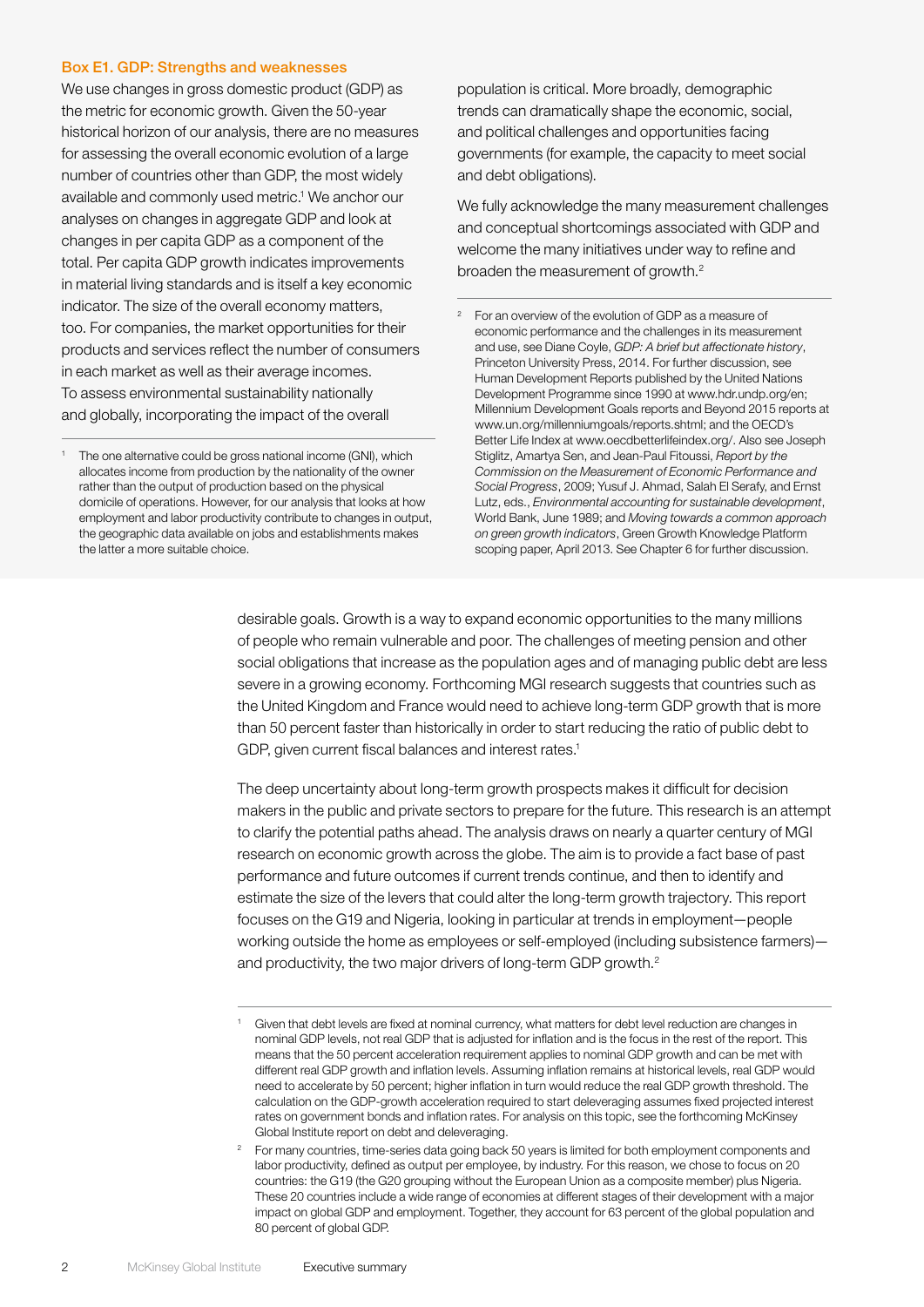#### Rapid GDP growth over the past 50 years was exceptional

Over the past 50 years, two factors powered exceptionally fast GDP growth: a rapidly expanding labor force and rising average productivity.

Growth in the labor force was fueled by two demographic trends. The first was brisk population growth, reflecting initially high fertility rates, falling infant-mortality rates, and lengthening life expectancy as hygiene and health-care provision advanced and expanded, and casualties of war were reduced. $3$  The second was a rising share of those of working age in the population—a demographic dividend. Over time, the number of children in each family declined, and the share of people of working age—15- to 64-year-olds—in the population climbed sharply, from 58 percent in 1964 to 68 percent in 2014. Employment in the G19 and Nigeria grew at an annual rate of 1.7 percent in this period, doubling the total labor force and contributing about 48 percent of GDP growth in these economies.

Rising productivity generated the other 52 percent of GDP growth. Productivity grew at an average annual rate of 1.8 percent between 1964 and 2014. A number of factors propelled productivity growth, including a shift from low-productivity agriculture to more productive manufacturing and service-sector jobs in cities, automation and more efficient operations, and increasing integration of the world economy that led to more productive modern businesses gaining share from less productive ones. The average employee generates 2.4 times as much output today as in 1964. Although the average pace of productivity growth was brisk, there were significant differences in the rate of that growth among economies. In Western European nations and the United States, labor productivity grew by between 1.5 percent and 1.9 percent a year from 1964 to 2014 from a relatively high base. Productivity growth during this period was exceptionally strong in South Korea and Japan, rising 4.6 and 2.8 percent per annum respectively, allowing these economies to narrow their aggregate productivity gaps with Western Europe and the United States.

### Productivity in developed economies today remains almost five times that of emerging economies.

Among developing economies, the variance in productivity performance has been much wider. There is no typical rate of productivity growth in these economies. China's productivity grew at an annual pace of 5.7 percent between 1964 and 2014. In contrast, Mexico and Saudi Arabia clocked less than 1 percent annual productivity growth over this period. Overall, it is striking that the absolute gap between productivity in emerging and developed economies has not narrowed. Productivity in developed economies today remains almost five times that of emerging economies. Narrowing this gap is one of the biggest opportunities for—and challenges to—long-term global growth.<sup>4</sup>

#### Peak employment will occur in most countries within 50 years

The strong demographic tailwind that powered GDP growth has come to an end and is starting to turn into a headwind in some countries. Fertility rates have declined, in many countries falling below the replacement threshold that needs to be met to keep the population steady. Population growth is expected to fall in all countries in the G19 but continue to grow rapidly in Nigeria. The boost to growth from a favorable shift in age structure has also come to an end. As the bulge of working-age people grows older, the

<sup>3</sup> Robert S. McNamara and James G. Blight, *Wilson's ghost: Reducing the risk of conflict, killing, and catastrophe in the 21st century*, Public Affairs, 2003.

MGI has studied the reasons for sustained productivity gaps in more than 20 countries over the past 20 years. For more on this research, see<www.mckinsey.com/mgi>.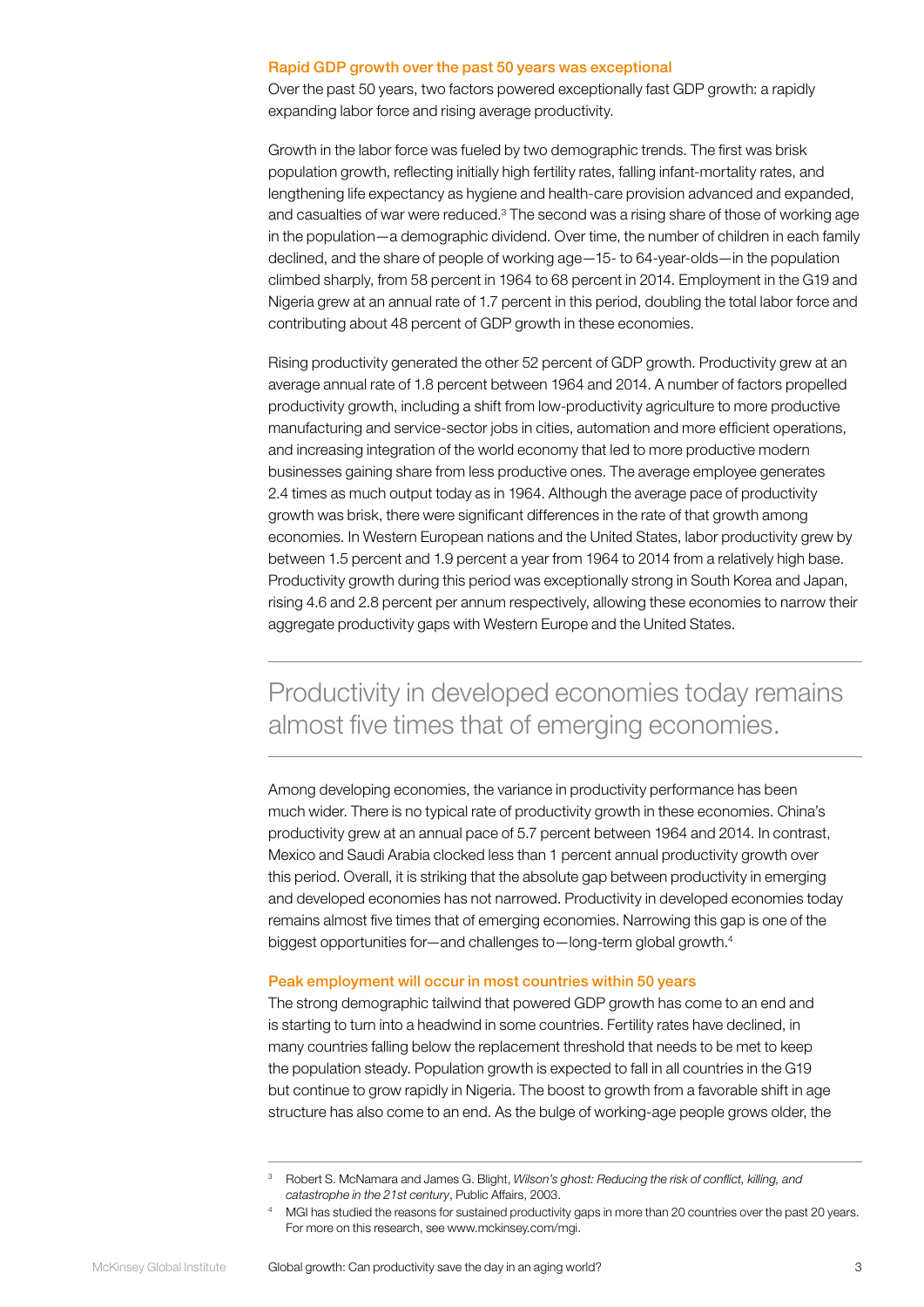average share of the prime-working-age population in the G19 and Nigeria is expected to fall to 61 percent from 68 percent today. Only Nigeria bucks this trend.

Taking all factors into account, average employment growth in the 20 countries studied is expected to wane to 0.3 percent a year over the next 50 years, less than one-fifth of the 1.7 percent growth observed between 1964 and 2014. There is a distinct prospect that employment in the 20 countries overall could peak around 2050 and then settle into a declining path (Exhibit E2).

#### **Exhibit E2**

#### **The global number of employees is likely to peak around 2050 Employees in G19 and Nigeria, 1990–2064E Historical** Billion, at best activity and unemployment rates, 2007–12 Forecast Peak employment 2.5 Total - Emerging 2.0 1.5 1.0 0.5  $\longrightarrow$  Developed  $\Omega$ 1990 2000 10 20 30 40 50 60 2064F. China Brazil Turkey Mexico India Germany Japan Italy Russia 2048 2061 2000 South Korea 2041 2055 2003 2010 2011 2024 Saudi Arabia Argentina 2057 2045

SOURCE: The Conference Board Total Economy Database; United Nations Population Division; World Bank; International Labour Organisation; McKinsey Global Institute analysis

Employment prospects vary significantly. The number of employees has already peaked and started to decline in Germany, Italy, Japan, and Russia; their labor pools could shrink by up to one-third by 2064. In most other countries, employment is likely to peak within 50 years. In China and South Korea, the peak is expected as early as 2024. China and India, the countries with the largest and second-largest populations in the world, respectively, are expected to follow very different paths. India's labor pool could expand by 54 percent over the next 50 years, but China's could shrink by one-fifth. Other nations, including Indonesia, South Africa, and the United States, are likely to continue to experience rising employment, albeit at slower rates.

There is scope to use policy to boost labor-market participation among women, young people, and those aged 65-plus. We estimate that it is possible to double employment growth from 0.3 percent today to 0.6 percent in the 20 countries studied. However, achieving this doubling would require each gender and age group across countries to close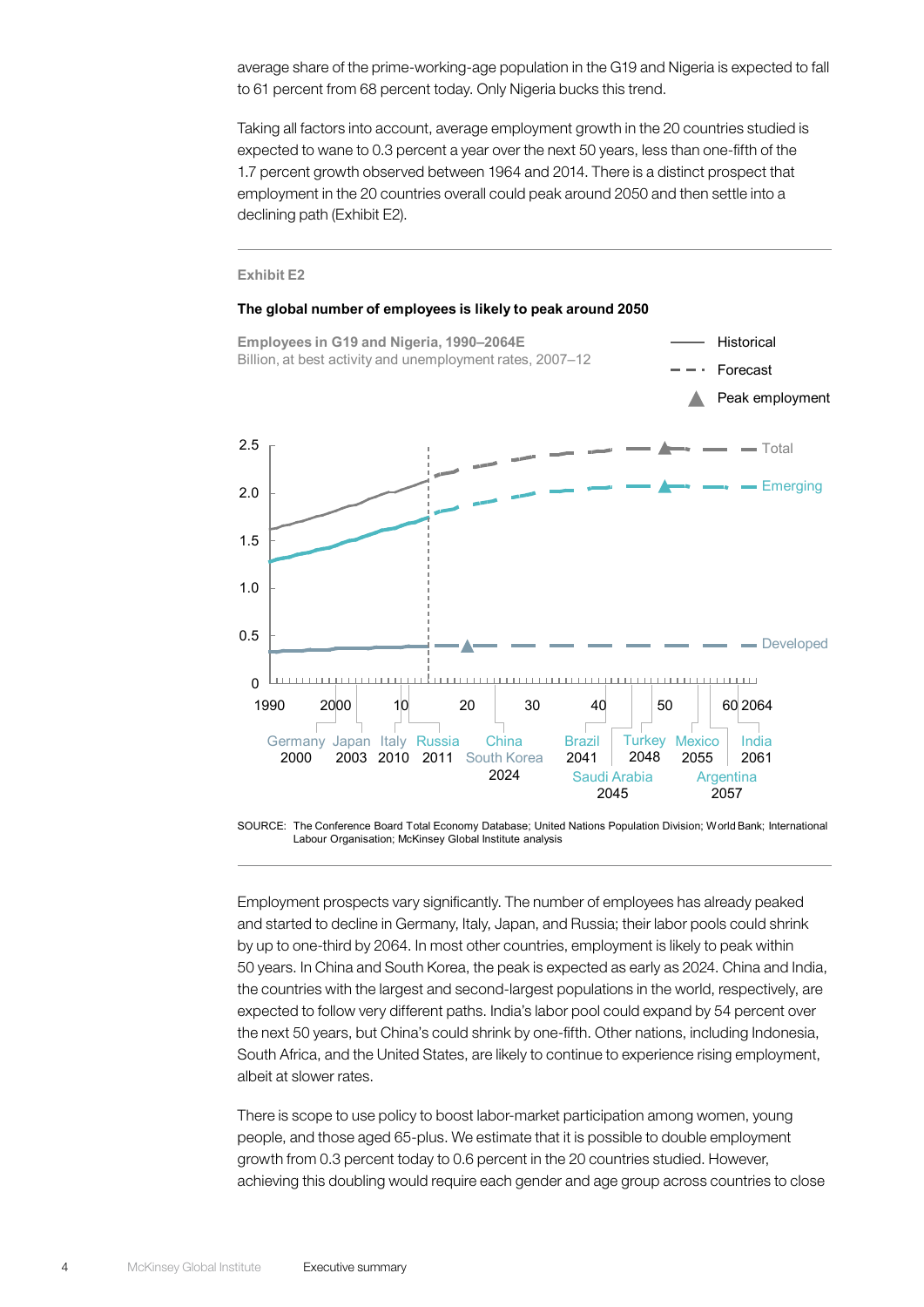the employment gap with high performers for the group—which would be very difficult.<sup>5</sup> In any case, even 0.6 percent growth in employment is still only about one-third of the rate of the past 50 years, and insufficient to counter the erosion of the growth of the labor pool.

#### At historical productivity-growth rates, long-term GDP growth would be 40 percent slower than its rate of the past 50 years

If productivity growth continued to rise over the next 50 years at its average rate between 1964 and 2014, the rate of global GDP growth would decline by 40 percent in the G19 and Nigeria—from 3.6 percent a year to only 2.1 percent (Exhibit E3). Putting this into perspective, average GDP growth over the next five decades would be one-third lower than it was over either the past five years of recovery from the global recession or the energycrisis decade of 1974 to 1984. Over the course of 50 years, such a slowdown in growth would add up to a significant shift in the world's growth trajectory. While the global economy expanded sixfold in the 50 years from 1964, it would grow only threefold between 2014 and 2064 (Exhibit E4).

#### **Exhibit E3**

#### **At past rates of productivity growth, GDP growth would slow down by about 40 percent and per capita GDP growth by about 20 percent**

**G19 and Nigeria** Compound annual growth rate, %



NOTE: Numbers may not sum due to rounding.

SOURCE: The Conference Board Total Economy Database; United Nations Population Division; McKinsey Global Institute analysis

<sup>5</sup> To estimate the size of the potential to expand employment, we assume that all countries close current gaps to the employment rate of top-quintile performing nations in each demographic category. For prime-workingage women (aged 15 to 64), Norway and Canada, with a participation rate of 75 percent and unemployment at 5 percent, are the benchmarks. For young people, pre-recession United States is the benchmark, with a 55 percent participation rate and 10 percent unemployment rate. For prime-working-age men, the benchmark is 90 percent participation and, at most, 5 percent unemployment. For those aged 65-plus, the potential participation rate is set at 25 percent and unemployment rate at 10 percent. For nations that exceed these benchmarks in any of the categories, we use their current participation rates instead.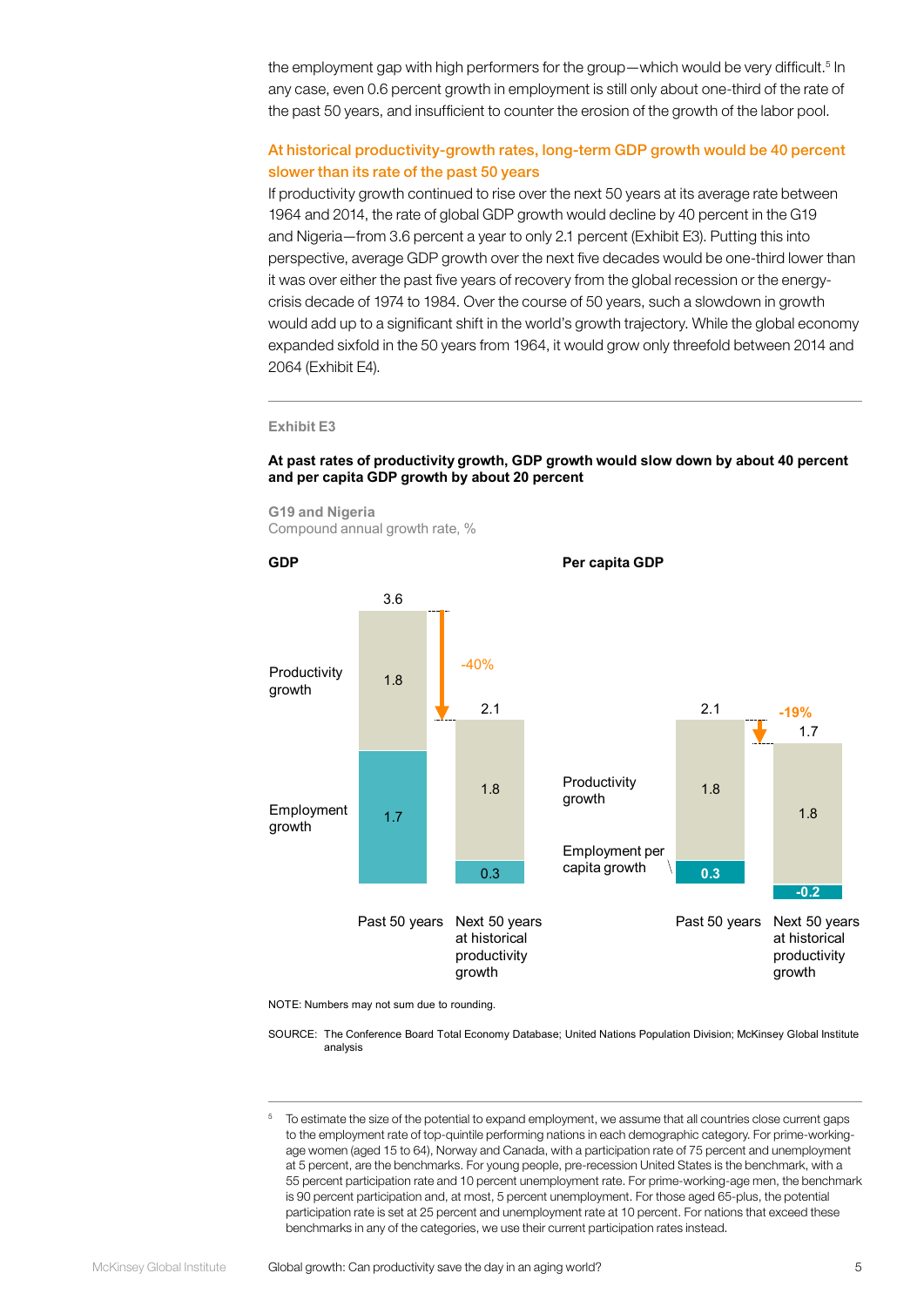#### **Exhibit E4**

#### **At historical productivity-growth rates, GDP and per capita GDP growth are set to slow in most G19 countries**

#### **Employment, productivity, and growth**

Medium UN population scenario, best activity and unemployment rates, 2007–12; compound annual growth rate (CAGR), %; future 50 years assumes past productivity growth rates for next 50 years

|                               |                         | Employment growth<br>Productivity growth<br><b>GDP</b> growth |              | Employment per capita growth<br>Per capita GDP growth |                             |
|-------------------------------|-------------------------|---------------------------------------------------------------|--------------|-------------------------------------------------------|-----------------------------|
|                               |                         |                                                               |              |                                                       |                             |
|                               |                         | CAGR, past 50 and<br>future 50 years                          | Change, %    | CAGR, past 50 and<br>future 50 years                  | Change, %                   |
| <b>Developed</b><br>countries | South<br>Korea          | $\vert$ 4.3                                                   | 7.0<br>$-39$ | $\vert$ 4.3                                           | 5.8<br>$-26$                |
|                               | Australia               | 3.4<br>2.2                                                    | $-36$        | 2.0<br>$\vert$ 1.2                                    | $-40$                       |
|                               | Japan                   | 3.3<br>2.1                                                    | $-36$        | 2.8<br>$\vert$ 2.6                                    | $-7$                        |
|                               | Canada                  | $\vert 3.1 \vert$<br>1.5                                      | $-53$        | $\vert$ 1.9<br>$\vert$ 0.8                            | $-57$                       |
|                               | United<br><b>States</b> | 2.9<br>1.9                                                    | $-34$        | 1.9<br>1.3                                            | $-28$                       |
|                               | France                  | 2.4<br>2.0                                                    | $-18$        | 1.8<br>1.7                                            | $-5$                        |
|                               | United<br>Kingdom       | 2.2<br>2.0                                                    | $-10$        | 1.8<br>1.6                                            | $-11$                       |
|                               | Germany                 | 2.2<br>1.0                                                    | $-52$        | 1.5<br>1.4                                            | $-2$                        |
|                               | Italy                   | 2.1<br>1.4                                                    | $-36$        | 1.7<br>$\vert$ 1.5                                    | $-14$                       |
| <b>Emerging</b><br>countries  | China                   | $\vert$ 5.3                                                   | 7.5<br>$-30$ |                                                       | 6.1<br>$-12$<br>$\vert$ 5.4 |
|                               | Indonesia               | 5.3<br>3.7                                                    | $-32$        | 3.5<br>3.2                                            | $-11$                       |
|                               | India                   | 5.1<br>3.8                                                    | $-27$        | 3.2<br>3.2                                            | 1                           |
|                               | Saudi<br>Arabia         | 5.1<br>1.4                                                    | $-73$        | 11.7<br> 0.6                                          | $-67$                       |
|                               | Turkey                  | 4.6<br>3.6                                                    | $-23$        | 2.7<br>3.3                                            | 24                          |
|                               | Nigeria                 | 4.5<br>4.9                                                    | 7            | 1.8<br>2.5                                            | 39                          |
|                               | <b>Brazil</b>           | 4.0<br>1.6                                                    | $-60$        | 2.1<br>1.4                                            | $-33$                       |
|                               | Mexico                  | 3.7<br>$\vert$ 1.3                                            | $-66$        | 1.7<br>0.7                                            | $-60$                       |
|                               | South<br>Africa         | 2.9<br>2.0                                                    | $-30$        | $\vert$ 0.9<br>1.4                                    | 51                          |
|                               | Argentina               | 2.6<br>1.7                                                    | $-37$        | 1.3<br>1.3                                            | $\sqrt{2}$                  |
|                               | Russia                  | 1.6<br>0.6                                                    | $-60$        | 1.4<br>1.1                                            | $-20$                       |

NOTE: Numbers may not sum due to rounding.

SOURCE: The Conference Board Total Economy Database; United Nations Population Division; International Labour Organisation; McKinsey Global Institute analysis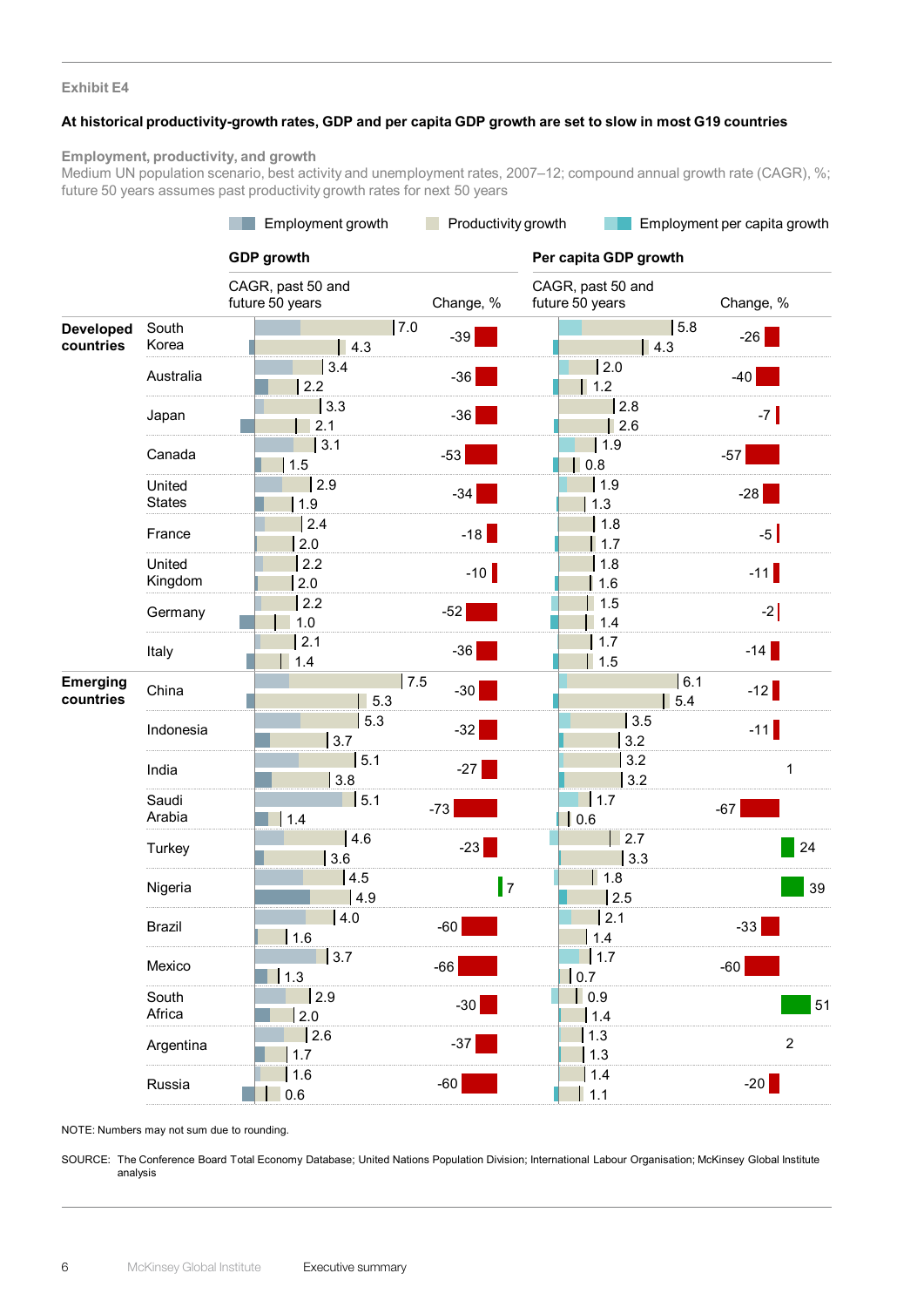The expected impact of waning demographic tailwinds on the global standard of living measured by per capita GDP is not as dramatic as it is on GDP growth. The expected fall in the share of the prime-working-age population age implies a 19 percent decline in the growth rate of per capita income from the rate of the past 50 years. This would mean the standard of living rising by 2.3 times over the next half century compared with an increase of 2.8 times over the previous 50 years.

Changing the long-term growth trajectory that appears to be in prospect will largely depend on the rate of productivity growth. Princeton University professor Alan Blinder commented in November 2014, "Maybe some of the copious attention now being devoted to assessing labor-market slack should be redeployed to studying productivity growth. It might be more productive."6

Faster productivity gains can compensate for the waning of demographic tailwinds. To do so fully, productivity growth over the next 50 years would need to be 80 percent faster than the already high rate of the past 50 years. Productivity would need to accelerate by 22 percent to compensate for the shift in demographics on per capita income. In turn, productivity growth that is below its historical rate would mean even slower GDP and per capita income growth.

#### There is large potential to improve productivity if all available levers are fully deployed



MGI developed five sector case studies—agriculture, food processing, automotive, retail, and health care—to help us to understand the potential scope for accelerating productivity growth.7 Drawing on this analysis, we find that it is possible—but extremely challenging—to boost the annual rate of productivity growth in the G19 and Nigeria to as much as 4 percent a year over the next decade. This would be more than the 80 percent acceleration required to compensate fully for waning demographic tailwinds.

However, all available means to boost productivity growth would need to be deployed. The issue, in our view, is not that the world is running out of technological potential for growth but rather how to ensure that governments and company managers have a strong incentive to pursue higher productivity by adopting proven best practices from others and by innovating. Achieving a step change in productivity growth would necessitate strenuous efforts by business owners, managers, and workers to change established ways of doing things and to adopt new approaches that improve how they operate. Efforts to improve the traditionally weak productivity performance of large and growing government and health-care sectors around the world will be particularly important.

<sup>6</sup> Alan S. Blinder, "The unsettling mystery of productivity," *The Wall Street Journal*, November 25, 2014.

<sup>7</sup> We used MGI's micro-to-macro approach to assess opportunities for productivity gains in our five sector case studies. The sectors we studied are large employers that collectively represent diverse industries and productivity patterns. We drew on sector data from the World Input-Output Database, dozens of MGI country and industry studies, and McKinsey's industry expertise across regions to understand patterns in productivity performance. We limit our projections to the period to 2025 rather than to 2064 because that is the period for which understanding today's starting position can help to guide informed projections.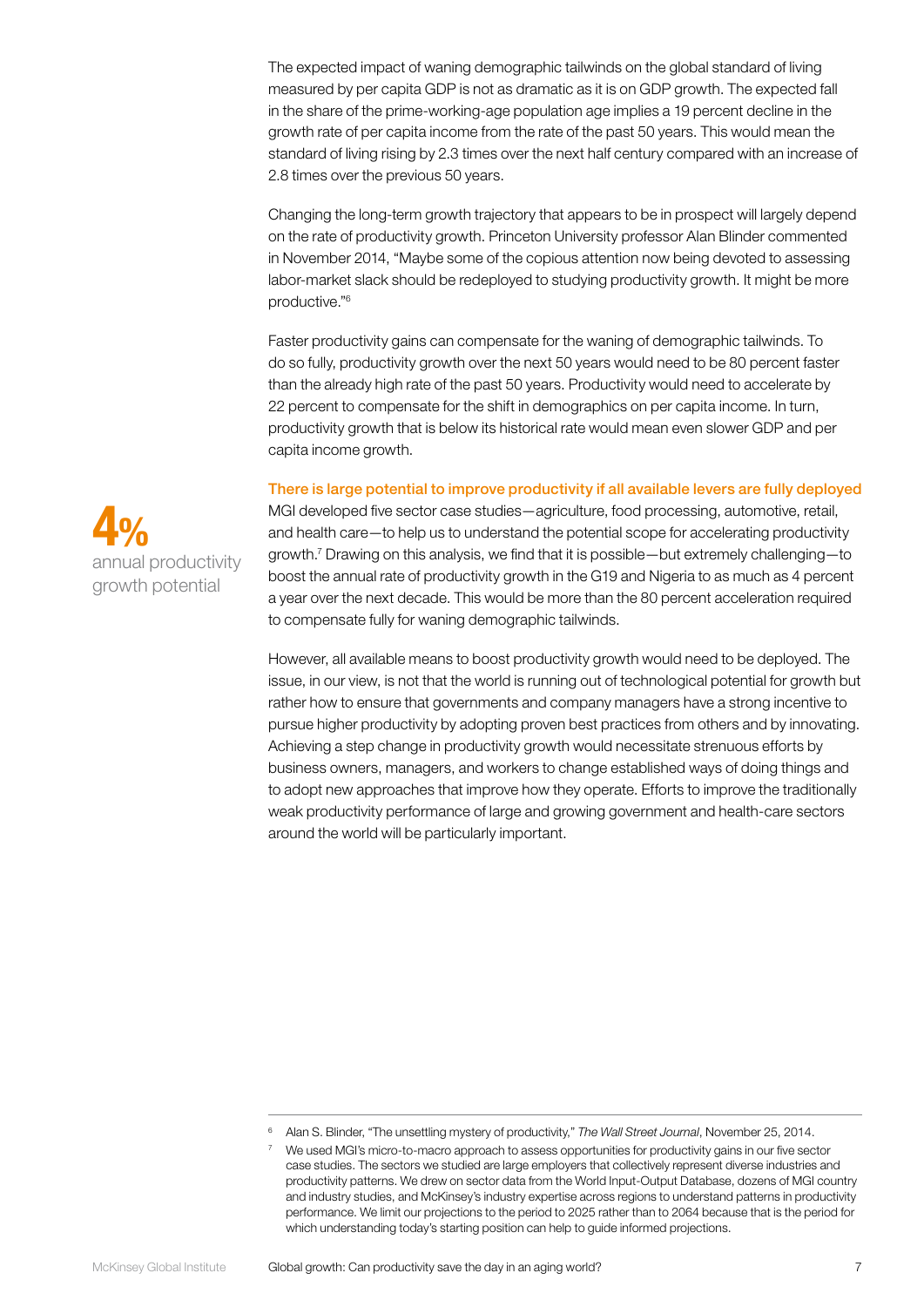#### Catching up to best-practice productivity could deliver three-quarters of the opportunity

Roughly three-quarters of the total global potential for productivity growth that MGI has estimated comes from the broader adoption of existing best practices—which we can characterize as "catch-up" productivity improvements (Exhibit E5). The positive message here is that these types of opportunity are all known to us and exist somewhere in the world. Eighty percent of the overall opportunity to boost productivity in emerging economies comes from catching up. Opportunities include increasing the share of modern retail formats, increasing the scale and capacity utilization of auto assemblers, improving operational efficiency in health care, reducing waste in food processing, and shifting to a greater share of higher-value products or services.

#### **Exhibit E5**

#### **Approximately three-quarters of the productivity potential identified comes from catching up, and the rest from pushing the frontier**

**Potential per annum productivity growth rate**  $0/2$ 



SOURCE: McKinsey Global Institute analysis

In developed economies, more than half—55 percent—of the productivity gains that MGI's analysis finds are feasible could come from closing the gap between low-productivity companies and plants and those that have high productivity. There are opportunities to continue to incorporate leaner supply-chain operations throughout retail, and to improve the allocation of the time spent by nurses and doctors in hospitals and health-care centers, for example. Across countries, large differences in average productivity within the same industry indicate industry-wide opportunities for improvement. For instance, low productivity in retail and other service sectors in Japan and South Korea reflects a large share of traditional small-scale retailers. High costs in the US health-care system partly reflect the excessive use of clinically ineffective procedures. Even agriculture, automotive manufacturing, and other sectors that have historically made strong contributions to productivity growth have ample room to continue to diffuse innovations and become more efficient.<sup>8</sup>

<sup>8</sup> For additional examples, see the MGI reports *Growth and renewal in the United States: Retooling America's economic engine*, February 2011; *European growth and renewal: The path from crisis to recovery*, July 2011; *Beyond Korean style: Shaping a new growth formula*, April 2013; and *Why the Japanese economy is not growing: Micro barriers to productivity growth*, McKinsey Global Institute, July 2000. For further examples of cross-country productivity gaps in different industries based on MGI's productivity research over more than 20 years, also see James Manyika, Jaana Remes, and Jonathan Woetzel, "A productivity perspective on the future of growth," *McKinsey Quarterly*, September 2014.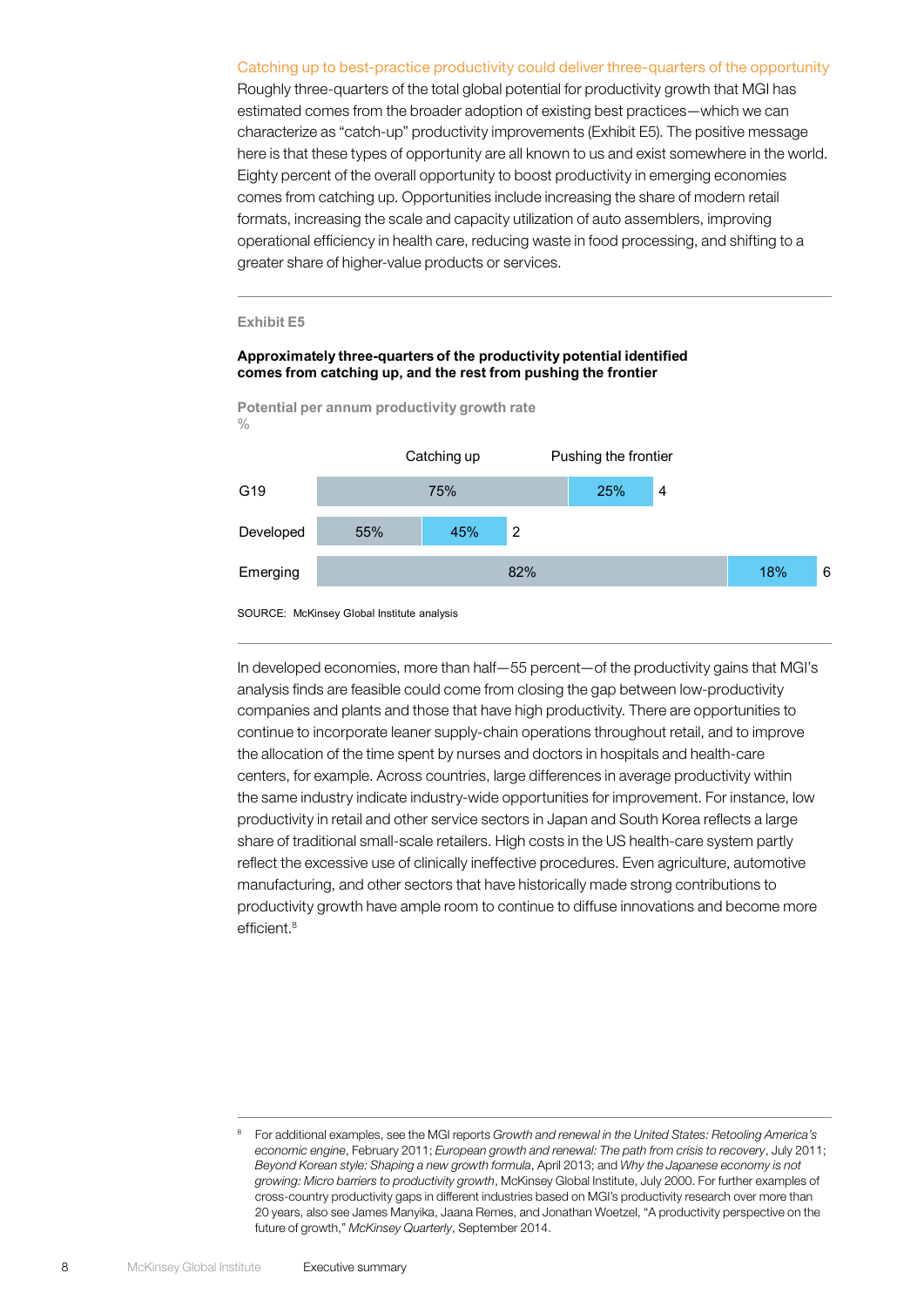#### Pushing the productivity frontier through innovation could deliver the remaining onequarter of the opportunity

The remaining one-quarter of the opportunity to boost productivity growth—or about one percentage point a year—comes from technological, operational, and business innovations that go beyond today's best practices and that "push the frontier" of the world's GDP potential. In contrast to some observers, we do not expect a drying up of technological or business innovations to constrain growth. On the contrary, we see a strong innovation pipeline in developed and emerging economies in the sectors we studied.<sup>9</sup> We cannot account for future developments that we cannot foresee today, and it is quite possible that waves of innovation may push the frontier far more than we can anticipate on the current evidence.

In contrast to some observers, we do not expect a drying up of technological or business innovations to constrain growth.

Some opportunities require simply continuing existing industry research programs, such as agricultural research into tailoring and improving seeds and agronomical practices to raise crop yields in new geographies, and automotive industry initiatives to power cars using more efficient fuel technology. Others rely on technological innovations that could potentially transform many different industries. For example, highly efficient and intelligent robots or bots—are already boosting efficiency in retail warehouses where they are deployed, mobile technology is increasingly being used to deliver health care in remote regions, and automobile manufacturers are installing a broader range of digital features in cars. Advanced materials such as nanolaminates—edible lipids or polysaccharide compounds—can be sprayed on food to provide protection from air or moisture and reduce food spoilage, while carbon-fiber composites can make cars and airplanes both more resilient and lighter.10 The Internet of Things can cut time spent in production processes by detecting potential failures early, increase crop yields by measuring the moisture of fields, and cut the cost of monitoring health dramatically.11 Such innovations are not confined to developed economies but are happening in emerging economies, too. For instance, Aravind Eye Care of India, which has become the largest eye-care facility in the world, performs cataract surgeries at one-sixth of the cost and with fewer infections than the National Health Service in the United Kingdom achieves.12

<sup>10</sup> Manufacturing the future: The next era of global growth and innovation, McKinsey Global Institute, November 2012.

<sup>9</sup> MGI has published extensively on the outlook for technology. See, for example, *Big data: The next frontier for innovation, competition, and productivity*, May 2011; *Internet matters: The Net's sweeping impact on growth, jobs, and prosperity*, May 2011; *The social economy: Unlocking value and productivity through social technologies*, July 2012; *China's e‑tail revolution: Online shopping as a catalyst for growth*, March 2013; *Game changers: Five opportunities for US growth and renewal*, July 2013; *Lions go digital: The Internet's transformative potential in Africa*, November 2013; *Disruptive technologies: Advances that will transform life, business, and the global economy*, May 2013; *Global flows in a digital age: How trade, finance, people, and data connect the world economy*, April 2014; and *China's digital transformation: The Internet's impact on productivity and growth*, July 2014. Also see the discussion of the transformative power of technology in *Manufacturing the future: The next era of global growth and innovation*, McKinsey Global Institute, November 2012.

<sup>11</sup> *Disruptive technologies: Advances that will transform life, business, and the global economy*, McKinsey Global Institute, May 2013.

<sup>12</sup> "Driving down the cost of high-quality care: Lessons from the Aravind Eye Care System," *Health International*, McKinsey & Company's Health Systems & Services Practice, issue 11, 2012. Visit www.mckinsey.com/client\_ service/healthcare\_systems\_and\_services/latest\_thinking/health\_international/archive/issue\_11.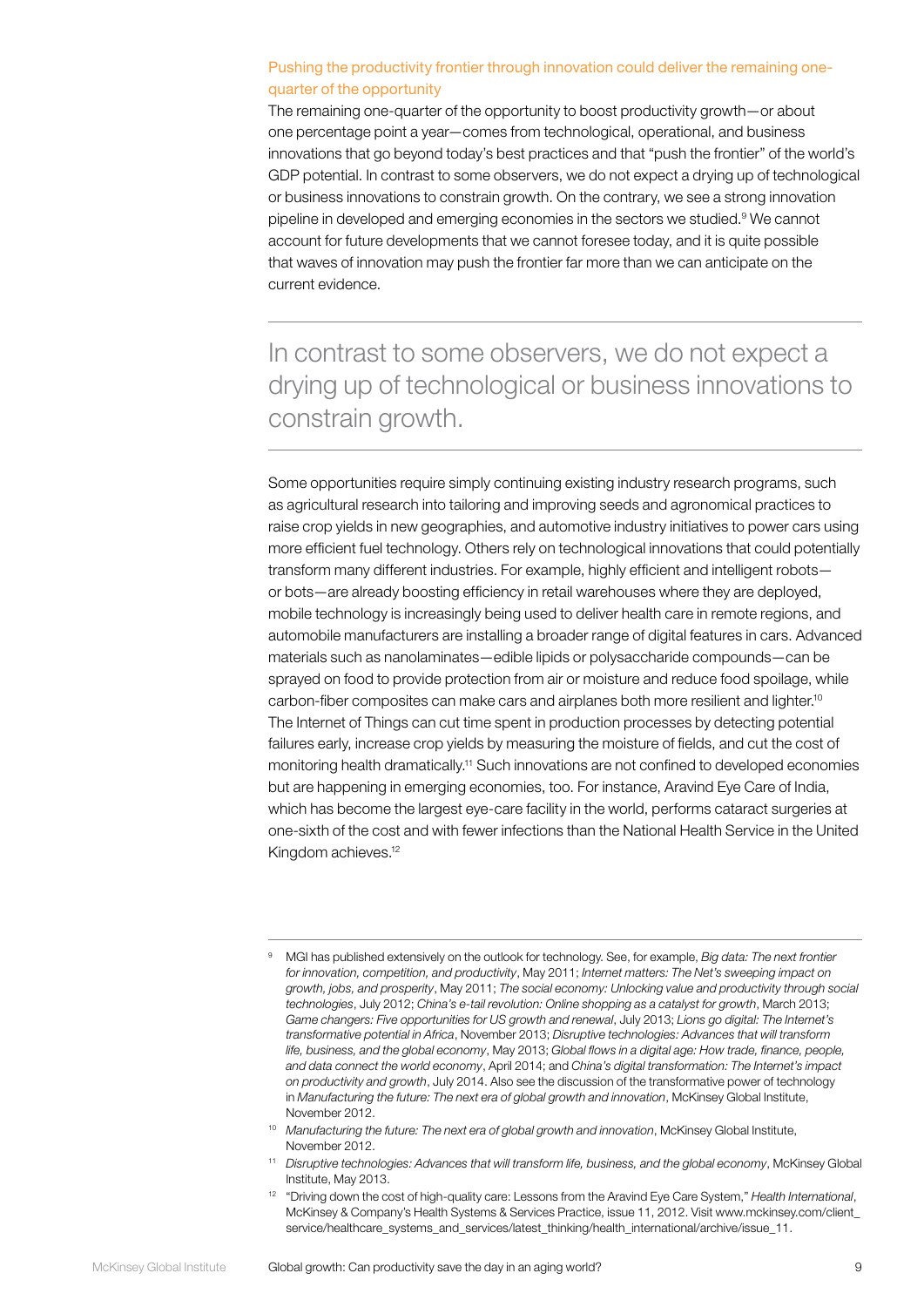The cross-cutting effects of digitization, including big data, and combinations of these technologies could yield astounding results. Think of the impact of a combination of big data and synthetic biology. The cost of gene sequencing is falling sharply, making a huge amount of genetic data available. Scientists and companies are using these data to develop new techniques to write DNA and insert it into cells and are even designing DNA from scratch to produce desired traits—a practice known as synthetic biology.13

#### Ten enablers need to be in place to fuel long-term global growth

Having ample opportunities to improve productivity does not guarantee that they will be realized. MGI first identified some of the productivity gaps that persist today more than ten years ago. Drawing on many years of analysis of productivity and growth as well as the new case studies in this report, we detail ten key enablers that would need to be in place to boost productivity growth and thereby help to lift the world economy's long-term growth rate closer to its potential. These enablers broadly fall into four groups.

- **Enabling catch-up by creating transparency and competition.** The first group of three reflects the barriers to catching up found in our sector case studies, as well as what we have learned from past MGI productivity studies: remove barriers to competition in service sectors, focus on efficiency and performance management in public and regulated sectors, and invest in physical and digital infrastructure, especially in emerging markets.
- Helping to push the frontier by incentivizing innovation. The next four enablers reflect the case studies in this report and MGI's research on the economic impact of technology: craft a regulatory environment that incentivizes productivity and supports innovation, foster demand for and R&D investment in innovative products and services, exploit existing and new data to identify transformational improvement opportunities, and harness the power of new actors in the productivity landscape through digital platforms and open data.
- Mobilizing labor to counter the waning of demographic tailwinds. The third group of enablers draws on the demographic analysis in Chapter 2 of this report as well as MGI's body of analysis on global labor markets: put in place regulation and social support to boost labor-market participation among women, young people, and older people; and improve education and matching skills to jobs, and make labor markets more flexible.
- Opening up economies to cross-border economic flows, from trade in goods and services to flows of people. Being open to global economic activity allows companies and economies to benefit from competition, the flow of ideas, and better practices and personal connections. This enabler draws on our sector case studies and previous MGI analysis of global flows.14

Companies are crucial to seizing the full range of opportunities to boost productivity growth. Much of the scope to improve productivity can be achieved independently from government policy, whether this involves mechanization in agriculture in emerging countries or the adoption of best practices in merchandising and online retailing. Businesses need to play a full part as investors in upgrading capital and technology. They need to take risks by investing in R&D and unproven technologies and processes. They are central to efforts to mitigate the erosion of the growth of the labor pool by providing a more flexible working environment for women and older workers, and training and mentorship for young people. In an environment of potentially weaker global economic growth, and certainly evolving growth dynamics, executives need to be adaptable and informed. They need to anticipate where

<sup>14</sup> *Global flows in a digital age: How trade, finance, people, and data connect the world economy*, April 2014.

<sup>13</sup> *Disruptive technologies: Advances that will transform life, business, and the global economy*, McKinsey Global Institute, May 2013.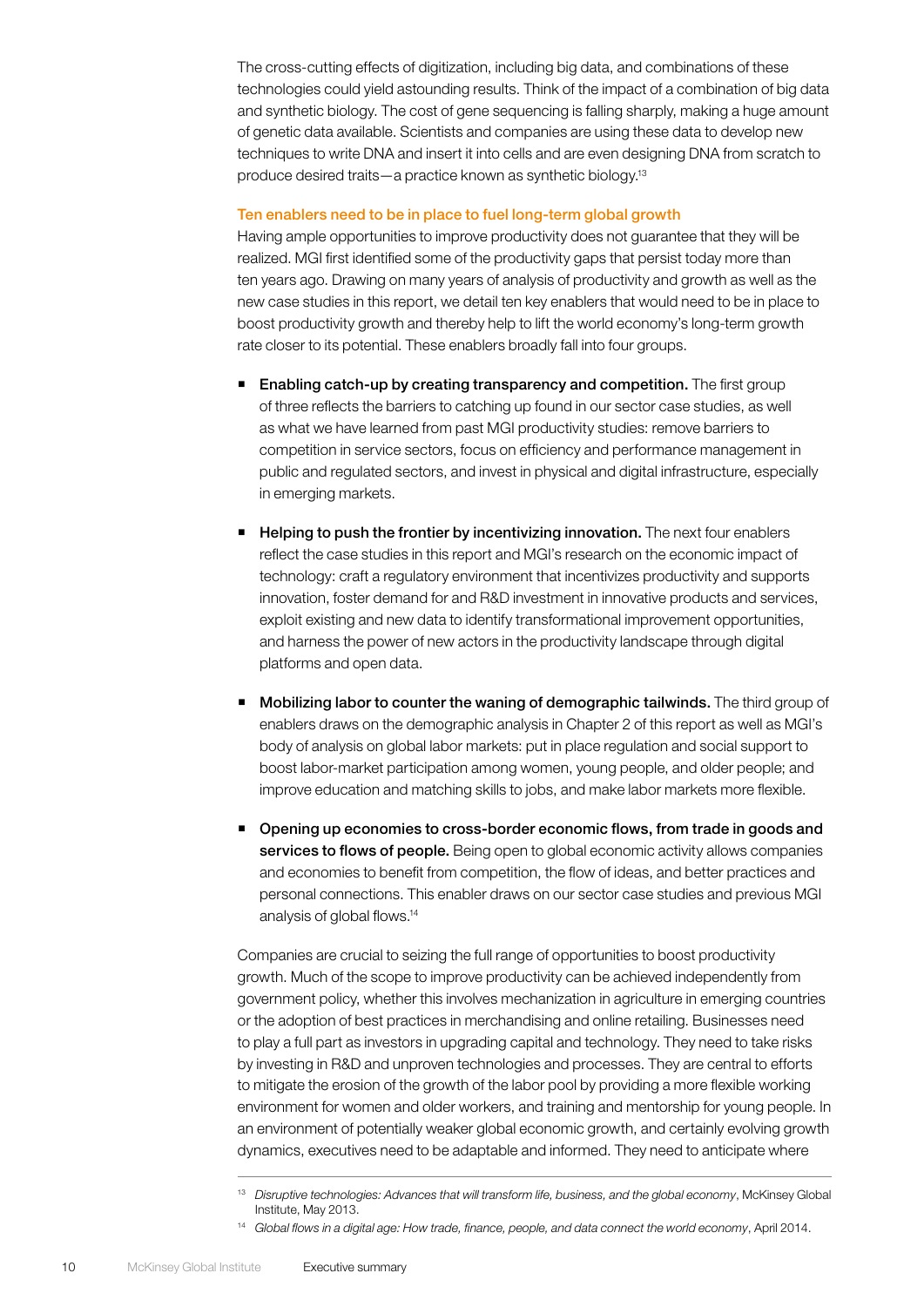market opportunities are coming from, and the competitors they will meet in those markets. Above all, companies need to be competitive in a world where productivity will increasingly be the arbiter of success or failure.

In this report, we have looked at growth from a traditional economic standpoint. We have defined growth as expanding GDP and rising per capita GDP. But we acknowledge that this approach has limitations and that some big questions now being actively debated have not been addressed in any detail in this report. Some of the productivity enablers we have discussed will require making trade-offs that might be uncomfortable. Continued rapid growth will require increasing attention on productivity in resources if that growth is not to place undue strain on our environment. The good news here is that MGI has identified opportunities for being smarter about how we use our resources and therefore achieve growth that is ecologically responsible. The issue of how the fruits of growth are distributed has also become subject to intense debate in recent years. Rapid GDP growth has contributed to a significant closing of the income gap among nations but there appears to be increasing inequality within nations. While perspectives vary on potential solutions to rising inequality, the reality is that changes in average income will not be enough to increase demand if most of the gains accrue to individuals whose needs have already been met. Broad-based income gains will therefore also matter for the growth of markets for many products and services. We welcome these questions and hope that this report represents the start of a broader conversation about the nature of long-term growth and its implications for society.

•••

The past 50 years have been ones of extraordinary economic expansion around the world. But now one of the twin engines of growth—rapid labor-pool growth—has lost power. The world economy must forge ahead with just one remaining engine, productivity, firing at full throttle. Boosting productivity growth is now the only way to drive growth. However, the business and policy changes needed to sustain and accelerate productivity gains will undoubtedly involve tough trade-offs. We need to be clear-minded and have a frank discussion about the difficult decisions ahead. Leaders of companies will need to think even harder about every aspect of how they do business. Governments need to act on many fronts to help craft an environment that is conducive to growth. Only sweeping change—and being smarter about growth—will meet the challenge. Productivity and innovation need to be at the core of all conversations about long-term growth. Without giving them our full attention, global prosperity is in jeopardy.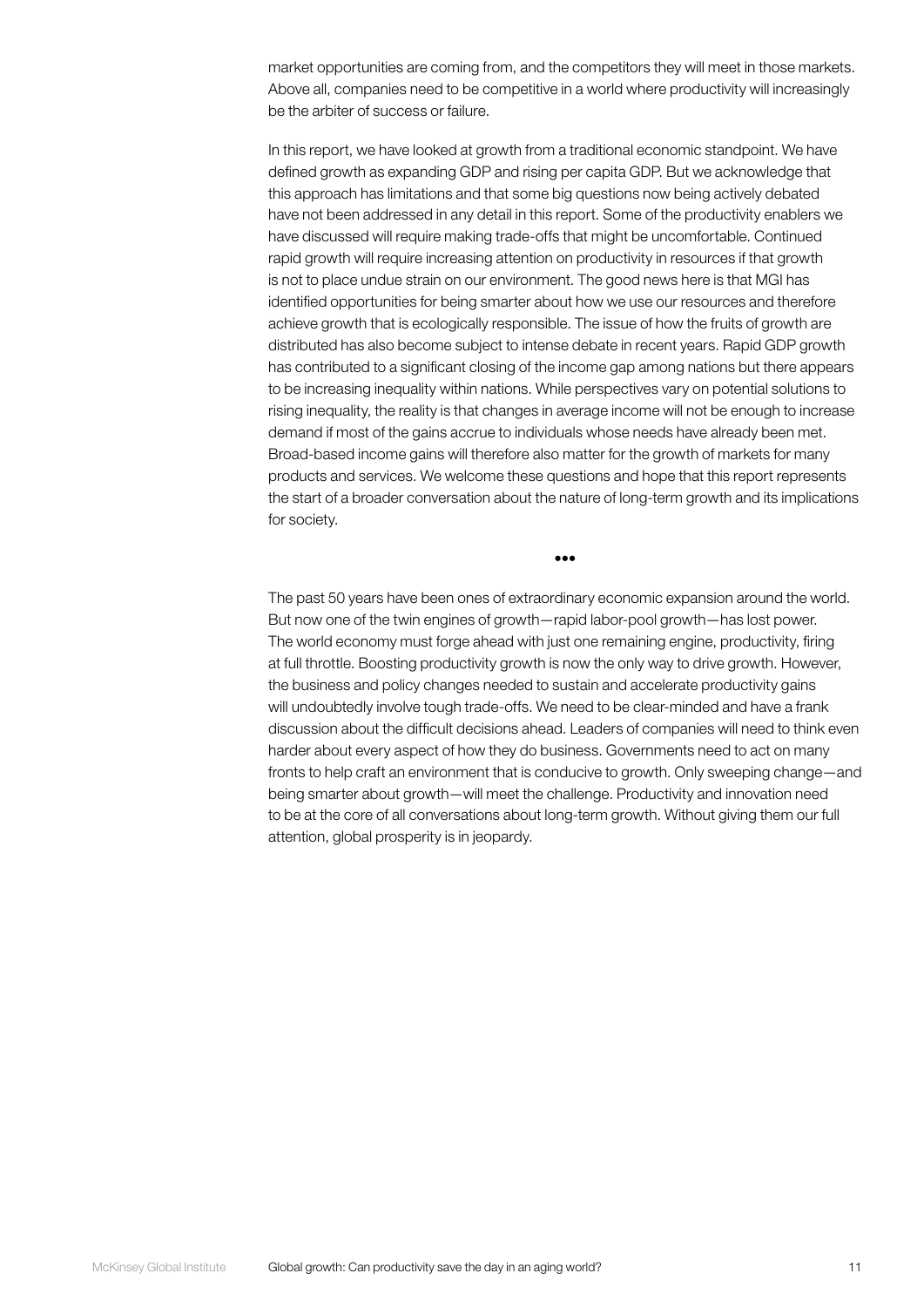Mother with child holding plant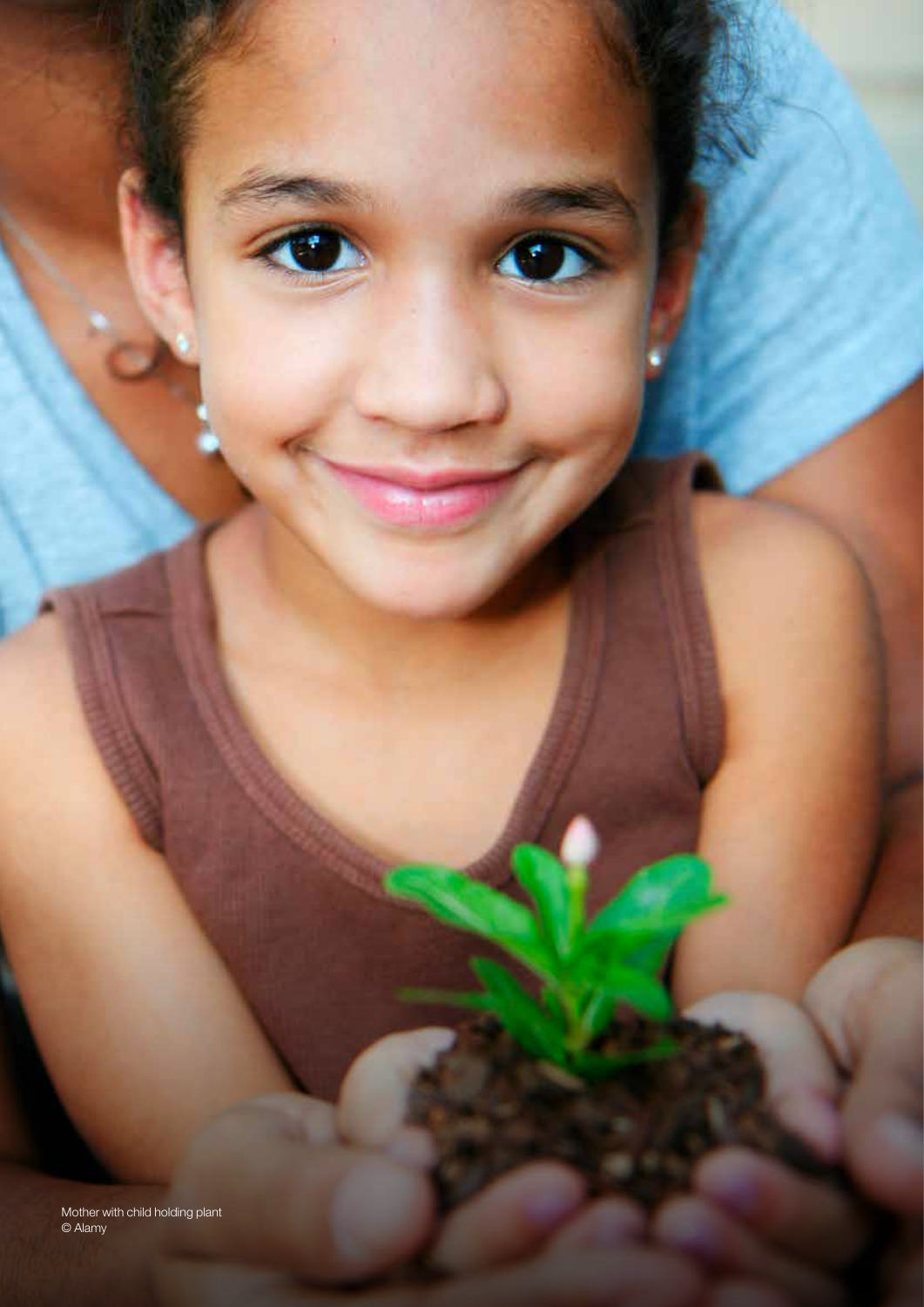<www.mckinsey.com/mgi>

E-book versions of selected MGI reports are available at MGI's website, Amazon's Kindle bookstore, and Apple's iBooks Store.

Download and listen to MGI podcasts on iTunes or at [www.mckinsey.com/mgi/publications/multimedia/.](www.mckinsey.com/mgi/publications/multimedia/)

Cover image: Asian woman at construction site © Getty Images. Cover insets (left to right): Teaching apprentice in workshop © Alamy; biologist with microscope © Getty Images; young couple at a shopping center © Getty Images. Infographic by Darby Films, Inc.